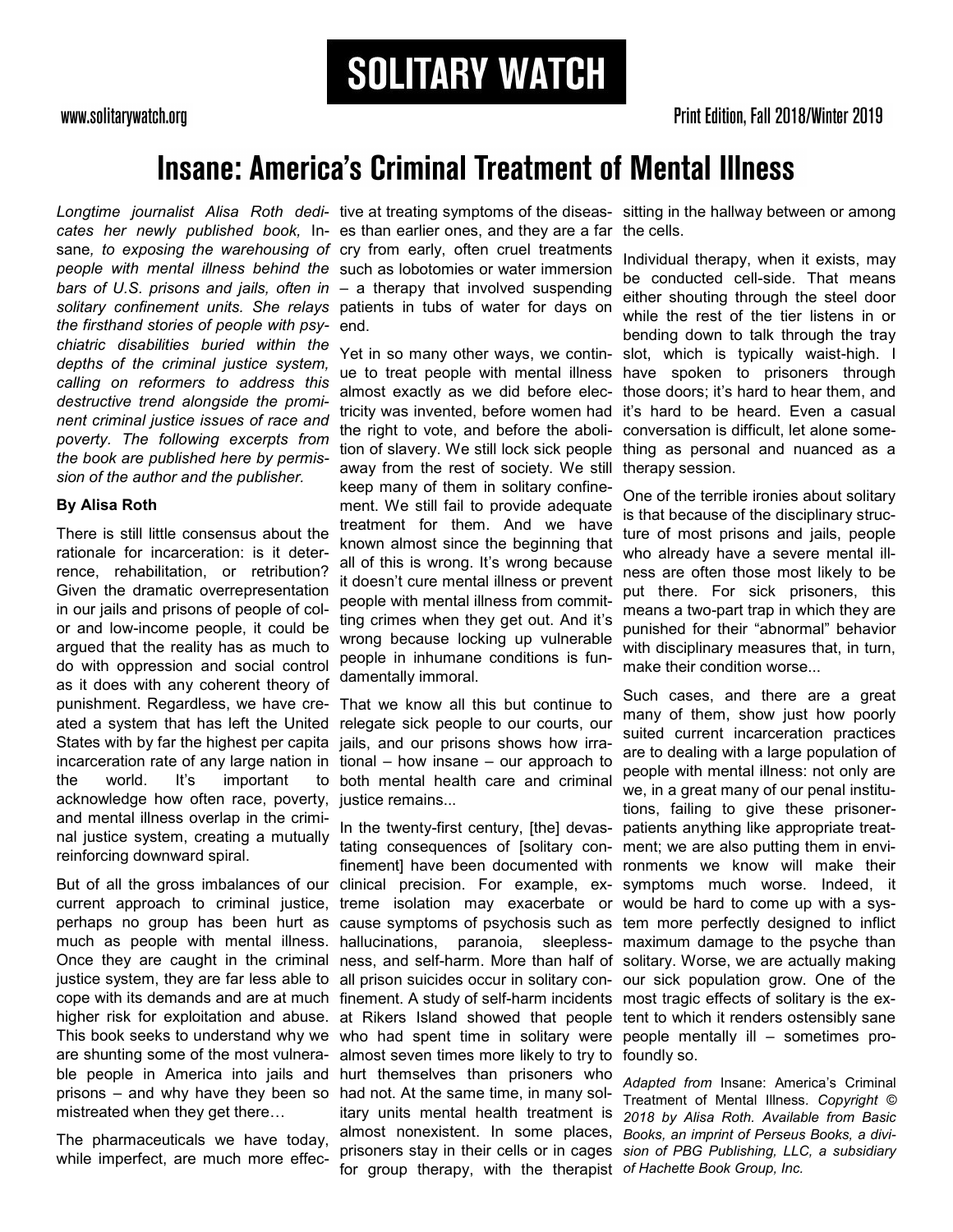# **About Solitary Watch**

## **Solitary Watch, PO Box 11374, Washington, DC 20008 Email: info@solitarywatch.org**

Founded in 2009, Solitary Watch (**www.solitarywatch.org)** is a national watchdog group that investigates, reports on, and disseminates information on the use of solitary confinement in U.S. prisons and jails. Over the past nine years, we have helped to expand public awareness and understanding of this once-invisible domestic human rights crisis. We hae also stimulated mainstream media coverage, supported advocacy campaigns, and informed government policymaking.

The print edition of Solitary Watch is available free of charge to currently and formerly incarcerated people. To receive future copies, please send a request to the address or email above. We also welcome stories, essays, poems, and drawings about life in solitary confinement, for publication the **Voices from Solitary** series on our website. **SPECIAL CALL FOR WRITING AND ARTWORK**: We are currently seeking submissions from people currently or formerly held in solitary confinement on the theme of "Pets in Solitary." This can include creatures (spiders, mice, birds, etc.) you "adopted" in your cells or watched from your windows; imaginary pets; memories or dreams of free world pets; thoughts about captive animals; or anything else about how relationships with animals affected you during your time in isolation. Please send to the address above, and tell us whether you want us to use your name or prefer to remain anonymous.

**Note: We regret that we cannot offer legal assistance or advice and cannot respond to requests for this type of help. Legal materials sent to us cannot be returned to the sender. We also cannot forward mail to others. Thank you for your cooperation.**

## **Please Take Our Survey on Alternatives to Solitary Confinement**

Solitary Watch sent out a survey last summer, but received a limited number of responses. We are concerned that it did not reach everyone, so we are trying again.

Later this year, Solitary Watch will be completing a report on alternatives to solitary confinement. Our intent is to show how long-term solitary can be replaced with more humane and effective alternatives, in order to reduce and eventually eliminate this practice in U.S. prisons and jails. For this project, we have researched and visited some prisons that have implemented alternatives to solitary confinement. We have also spoken to dozens of officials and experts. Now we want to hear from you—the incarcerated individuals who have experienced solitary firsthand.

If you would like to participate in our survey, please write the answers to the following questions on paper and mail them to the address below. Your answers can be as long or as short as you like. Feel free to skip some questions, and please add any additional thoughts you want to share with us. **No names will be used in the report**; if we quote you we will use only your first initial and the state where you are being held. All individuals who respond to the survey will receive a copy of the full report if permitted by prison rules; if not, they will receive a summary.

- 1. How much time have you spent in solitary confinement? What is the reason you were sent to solitary?
- 2. Many prison officials say that solitary is needed to punish individuals who break prison rules. Are there other ways to make sure the most important rules are followed? What ways do you think would be most effective?
- 3. Sometimes solitary is used for "protective custody." How else could prisons safeguard vulnerable people such as gay/lesbian/transgender individuals, juveniles, people with disabilities, or people convicted of sex offenses?
- 4. Some people are placed in solitary because of behavior that results from mental illness. What other approaches would you suggest for dealing with mentally ill people who end up in prison?
- 5. Some people are placed in indefinite solitary (often called Administrative Segregation) because they are considered a threat to the "safety and security" of the prison. Do you think anyone belongs in long-term solitary confinement? If so, who and why? If not, what do you think should be done instead to keep prisons safe and secure?
- 6. Is solitary needed to prevent gang violence in prison? If not, what are some possible alternatives for dealing with rival gangs and making sure no one gets hurt?
- 7. What are some things that can be done to make conditions better for the people who need to be separated from the general population, even for a short time?
- 8. Have any reforms of solitary confinement (such as step-down programs or mental health units) been made in your prison system? Have you participated in them? Please describe these changes and tell us what you think of them.

**Please send your survey responses to: Solitary Watch Alternatives, 123 7th Avenue #166, Brooklyn, NY 11215.**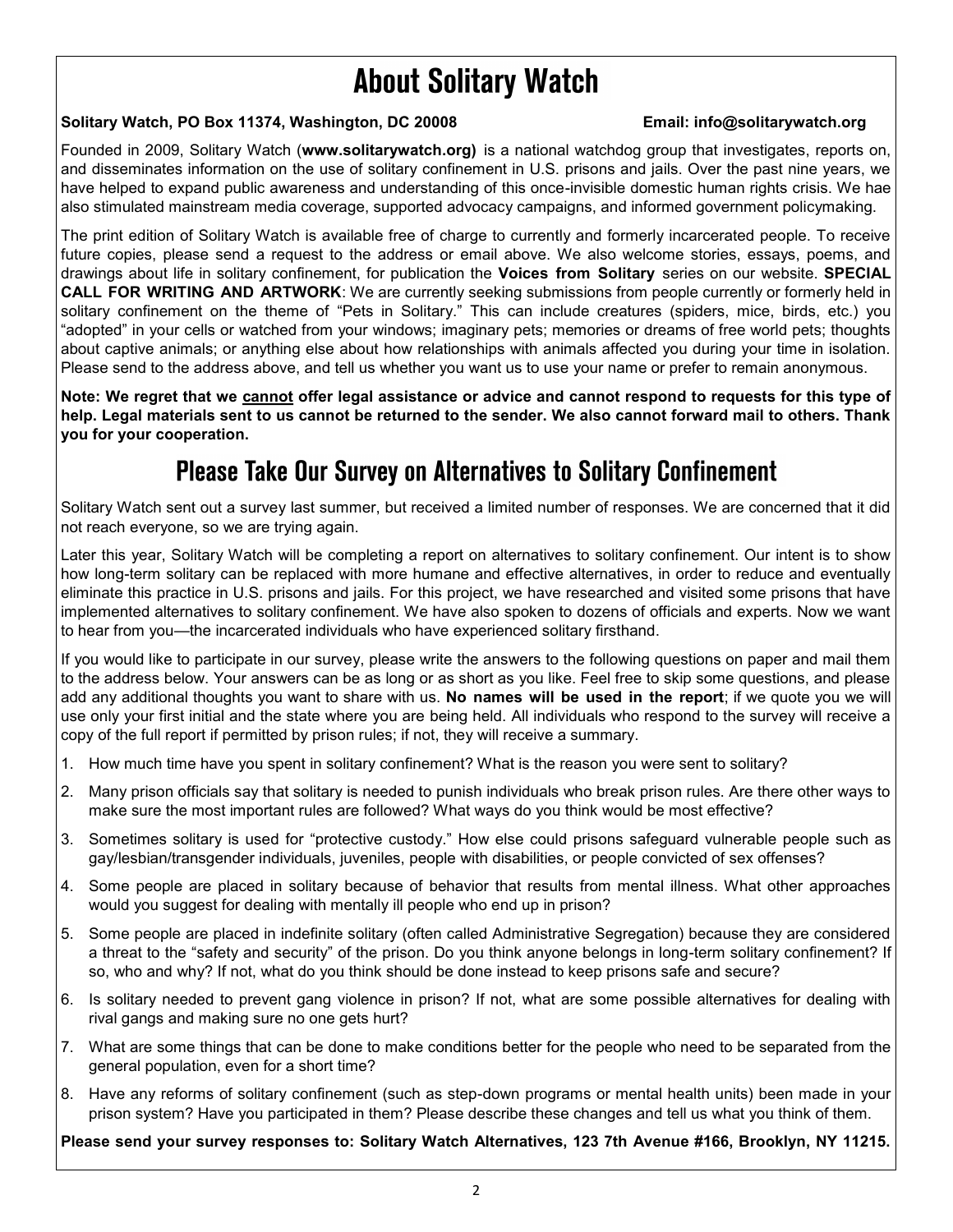# The Grim Reality of Solitary Confinement in U.S. Immigration Detention

### **By Abram Wolfe**

Late last year, a 24-year-old asylumseeker from Bangladesh named Shoaib Ahmed was placed in solitary confinement at the Stewart Detention Center in Georgia. His punishment, he said, came after he was overheard expressing frustration at not receiving a weekly paycheck for the kitchen work that he and other detained immigrants were forced to do for \$4 a day. Ahmed described being locked in a cell 23 hours a day: "If you talk, the sound does not go outside. And nobody comes to talk with us," he said. "Sometimes I think I will be mentally sick…I feel pain in my head."

Ahmed became one of the plaintiffs in a class action lawsuit against CoreCivic, the private company that runs Stewart under a contract with U.S. Immigration and Customs Enforcement (ICE). The suit claims immigrants are forced to work in slave-like conditions for little or no pay, and that refusing or resisting brings retaliation in the form of brutality, deprivation, and solitary confinement. Lawsuits with similar allegations have been filed against detention centers in California and Colorado, and Washington State.

The experiences described in these lawsuits expose a grim, dehumanized reality inherent in all forms of incarceration: Wherever there is resistance to dominant policies and practices, there is solitary confinement—the primary tool for coercing or forcing individuals into submission. Other stories illustrate the additional ways in which solitary confinement in immigrant detention functions much as it has in U.S. prisons and jails: as a way to maintain control in overcrowded, understaffed facilities; as an expression of ingrained racism; and as a warehouse for people with mental health problems.

For most detained immigrants, the well -documented psychological damage caused by isolation compounds the

stress of living with traumatic pasts en and strapped to restraint chairs. and uncertain futures. Yet by all accounts, the use of solitary in the immigration detention system is only increasing, with little to no oversight and with devastating and sometimes deadly consequences.

Many undocumented immigrants have broken civil, but not criminal law, while others have committed misdemeanors by crossing a border illegally. The penalty for their actions is generally deportation, not incarceration, and as recently as 20 years ago, they were seldom jailed. But the number of people incarcerated in the U.S. immigration system his risen from an average of less than 7,500 in 1995, to 30,374 people in 2015. This 400% increase outpaced the growth of non-immigrant incarceration, which about doubled in the same period. And while the U.S. prison population has declined slightly in the past few years, immigrant incarceration only to continues to grow, to nearly 40,000 by the end of 2017.

ICE does not report or even track its use of solitary confinement, and many immigration detention facilities are run by private contractors, which are subject to even less accountability. But clearly there are hundreds, if not thousands, of detained immigrants in solitary in ICE facilities, held in both Administrative Segregation and Disciplinary Segregation. ICE is supposed to limit most terms in solitary confinement to 14 days. But reports by advocacy groups and even by ICE's own internal monitor found many facilities in violation of their own policies. Individuals have been placed in isolation for not being able to speak English, watching the Spanish TV channel, complaining about the quality of the drinking water, having an extra blanket, fasting during Ramadan, and sharing a cup of coffee with another detainee. Even immigrant children have told stories of being punished for misbehavior by being held in isolation in small cells, as well as beat-

Individuals have died in solitary confinement in ICE facilities from both medical neglect and suicide. At Stewart Detention Center last year, for example, one immigrant from Panama, who had been diagnosed with mental illness, hanged himself after being placed in solitary confinement, reportedly as punishment for an earlier suicide attempt. In May, an immigrant from Honduras was placed in a padded isolation cell when he became distraught after his three-year-old son was taken from his arms under the new policy that called for separating families at the border. He committed suicide that night.

Those who survive solitary confinement also speak of the confusion, horror, and sense of helplessness they feel when placed in isolation. "It was like somebody was choking me," a 50 year old immigrant from Nigeria said of this 45-day stay in solitary. When he expressed his distress to staff, they reportedly told him: "Take your medicine, go back to sleep."

Yet as non-citizens, and often non-English-speakers, living under constant threat of deportation to countries where their lives may be at risk, most detained immigrants are unable to legally challenge their conditions, including their placement in solitary. As the National Immigrant Justice Center reports, "guards have unfettered power over immigrants, who have no legal recourse for unfair custody decisions," and little ability to make their cases known to the outside world. While advocates have tried to provide legal and emotional support to incarcerated immigrants, the anti-immigrant rhetoric and policies of the Trump era have left tens of thousands of vulnerable men, women, and children in increasingly dire positions. For some, this includes the anguish of being locked up alone in a cell in a strange country, without information, help, or hope.